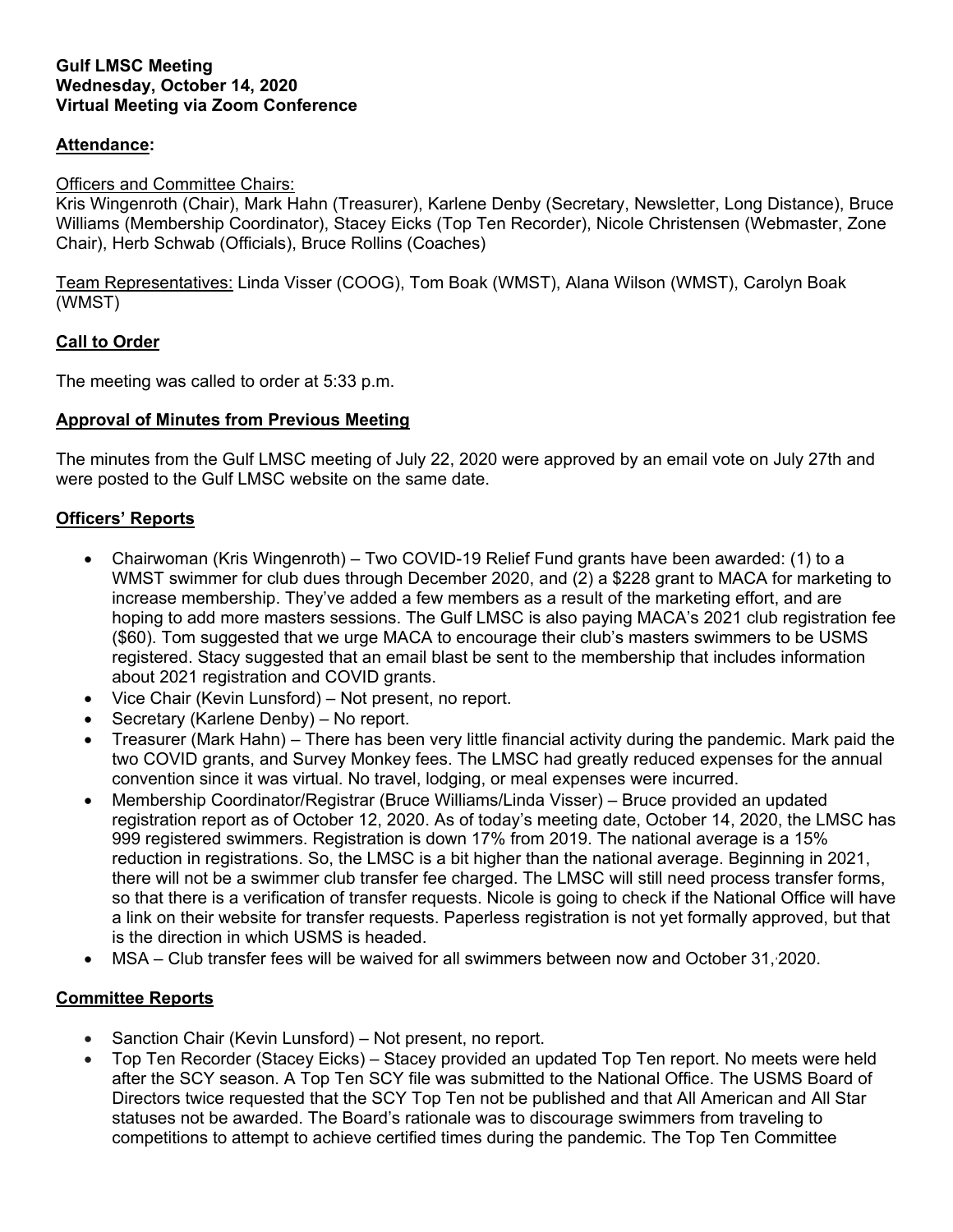disagreed with the Board's repeated requests. The current COVID-19 safety rules for meet sanctions limit competitors to those that reside within the event LMSC.

- Communications (Karlene Denby) The October newsletter will be short. It will include convention information, National awards earned by LMSC members, the election of Kris to the USMS Board of Directors, a nutrition article, and the quarterly workout.
- Webmaster (Nicole Christensen) Nicole is not happy with the current status of the Gulf website. When the website became mobile-friendly, it altered the website. Nicole is still working on getting everything corrected to her satisfaction. Past meets show on the website, and the results are there but the result information is poorly formatted. The LMSC organization area still needs some clean-up. Nicole removed any South Central Zone information from the LMSC website and instead has a link to the new Zone website.
- Coaches (Bruce Rollins) Bruce provided an update on Fitness Fanatics Challenge. The event was very well received by the 32 people who took up the challenge. WMST and KAM were the teams with the highest number of participants. Tom stated that he found the challenge incredibly motivating, and that it pushed him get out on his bike almost every day.
- Fitness (Rebecca Tompkins) Not present. Rebecca reported via e-mail that Gulf Swim University had 36 participants. Rebecca said that she will need assistance in distributing the event t-shirts.
- Officials (Herb Schwab) No report.
- Open Water (Karlene Denby) No report.

# **South Central Zone Report**

 South Central Zone (Nicole Christensen) – Content continues to be added to the Zone website. As is the norm, a South Central Zone meeting was held during the annual convention. In view of the COVID pandemic, the Zone delayed the request for bids for the 2021 SCY and LCM Zone Championship meets. A discussion ensued about the possibility of holding virtual Zone Championships, more so for SCY. The meeting attendees who participated in the virtual USMS National Championship event provided their impressions of the event. Nicole asked for volunteers to help organize the virtual Zone Championship meet. So far, only one person has responded. Stacey has volunteered for the virtual championship committee. One option is for LMSCs to hold actual swim competitions and then combine the results for the virtual Zone Championship. Carolyn believed this was a good option. The larger LMSCs (So. TX, No. TX, Gulf) may need to offer multiple meets to allow all who want to compete the opportunity to do so. The LMSCs were surveyed about registration during 2020. Similar membership declines have been experienced throughout the Zone, with the exception of South Texas which has about the same level of registration as 2019. The West Texas LMSC Board would like to be integrated into another LMSC. The New Mexico LMSC makes the most sense geographically. This will be a point of continued conversation in 2021. The National Office will be very involved in this process. If it is possible to hold the LCM Zone Championship, Susan Ingraham is interested in hosting the event in San Antonio.

# **Old Business**

 Quick summary of the USMS Annual meeting – Beginning in 2021, there will be a unified registration fee of \$60 for all LMSCs. The annual club registration fee will be \$60. USMS removed the requirement that only non-profit organizations can host competitions. The proposal to shorten the time required to transfer between clubs did not pass. It is anticipated to pass when the proposal comes up again because this year's vote was almost a tie.

Congratulations to: Stacey Eicks - Dorothy Donnelly Service Award Greg Tharp - Kerry O'Brien Coaches Award Herb Schwab-Officials Excellence Award

 New safety guidelines for event sanctions during the pandemic have been published (50 LMSC member limit, no relays, COVID protocols). See the link below for full information: